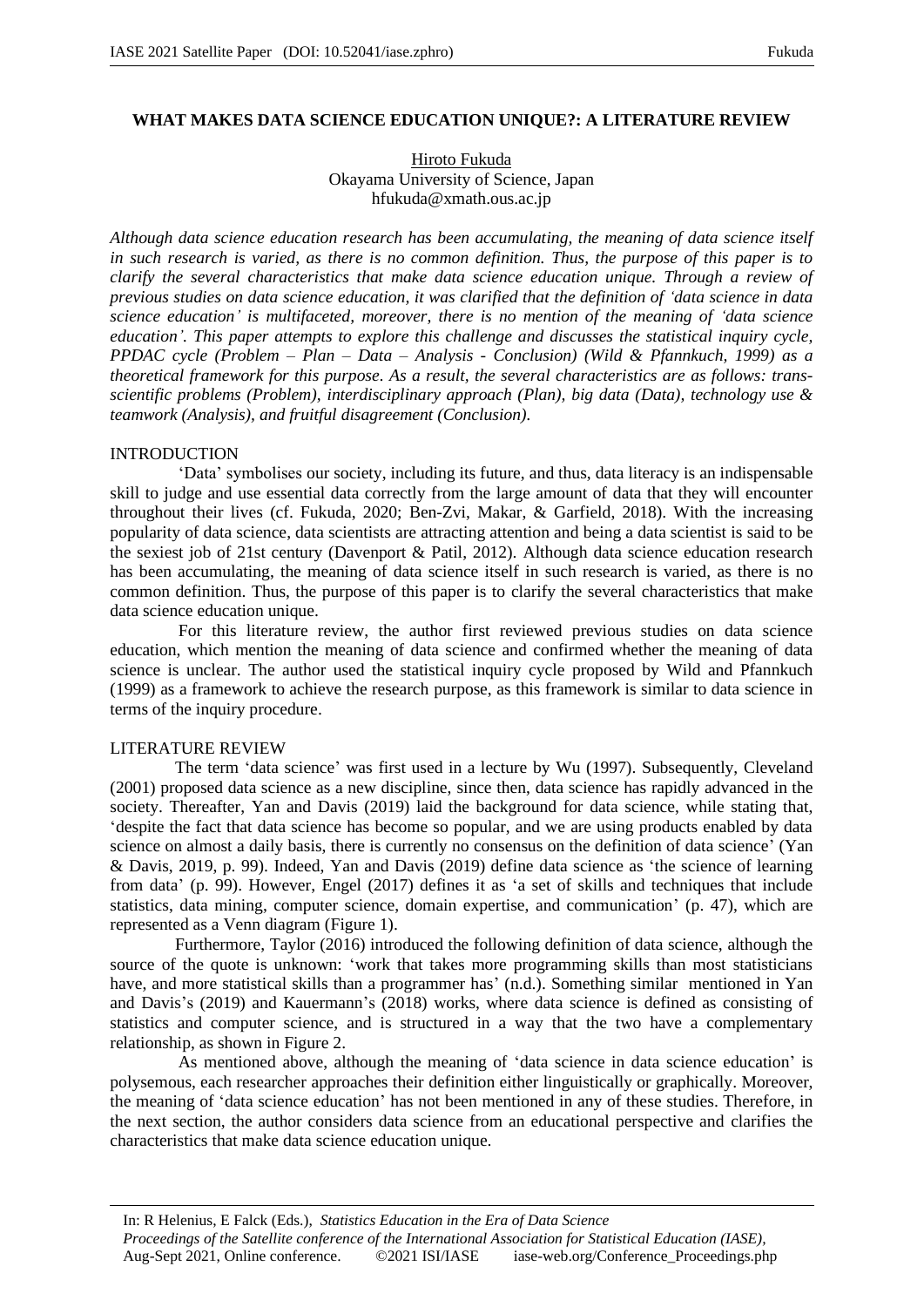

Figure 1. Data science as interdisciplinary field (Engel, 2017, p. 47)



Figure 2. Statistics and computer science in data science (Kauermann, 2018, p. 18)

# RESULT

In this study, the author uses the statistical inquiry cycle proposed by Wild and Pfannkuch (1999) as a framework. This statistical inquiry cycle consists of problem, plan, data, analysis, and conclusion (PPDAC cycle), which was proposed based on the inquiry of many statisticians (Figure 3). Although the PPDAC cycle is an inquiry method used by statisticians, the procedure of statistical inquiry performed by programmers is similar, thus, it is a significant investigative tool in data science education as well. Therefore, the author decided to adopt it as the theoretical framework for this study.

In the following paragraphs, each element of the PPDAC cycle is discussed. The first element is the problem. The author describes the characteristics of the problems addressed in data science education. For instance, the problem associated with the new coronavirus, the mutant strains of which are now spreading around the world, is said to be a trans-scientific problem. Trans-scientific problems are described as 'questions which can be asked of science and yet which cannot be answered by science' (Weinberg, 1972, p. 209). In today's society of highly complex information, not only problems related to the new coronavirus, but several problems can be considered as trans-scientific problems with complex structures. In addition, dealing with such problems from a trans-scientific context can provide the foundations to conduct a data scientific inquiry.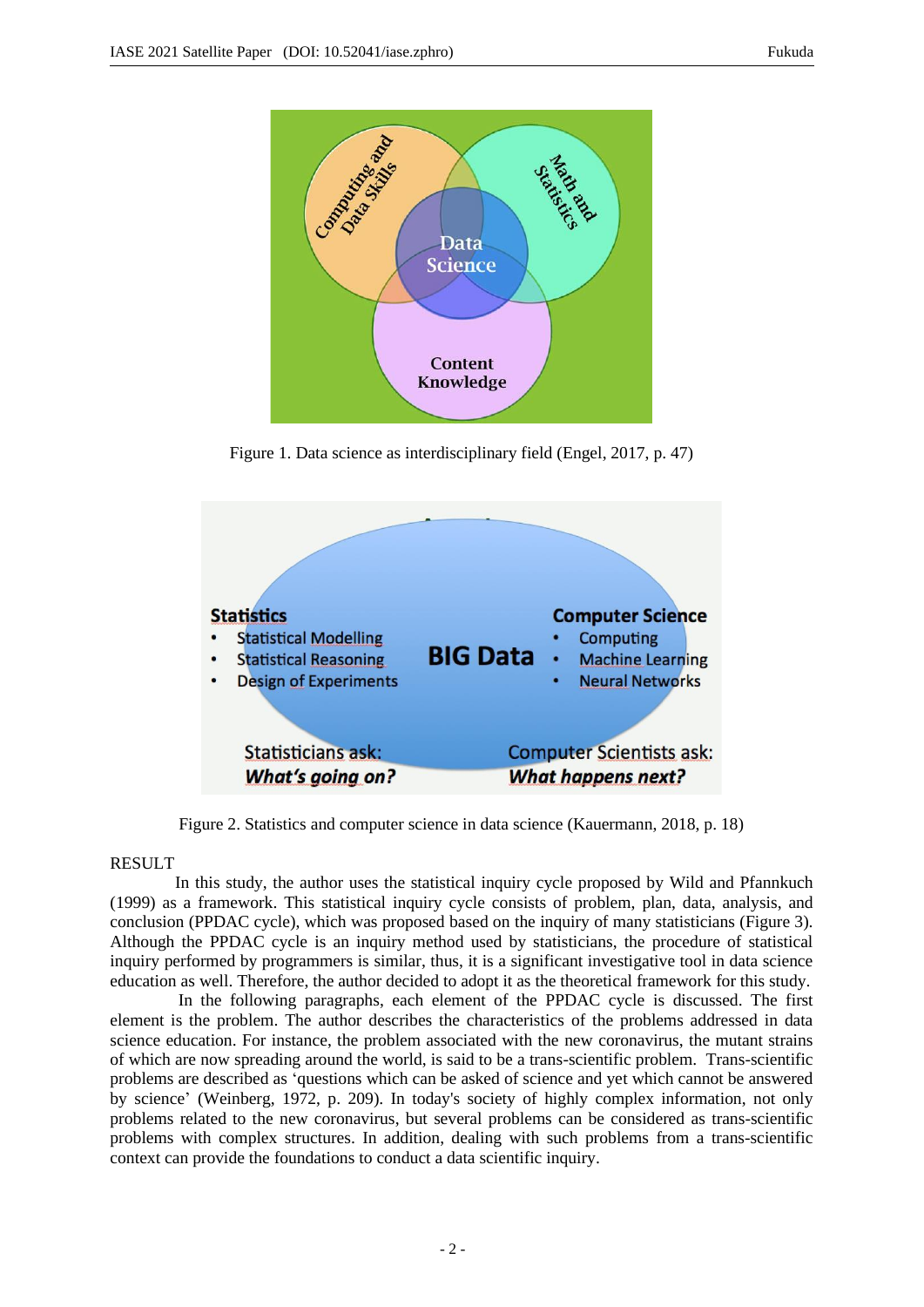

Figure 3. The investigative cycle (Wild & Pfannkuch, 1999, p. 226)

The second element is the plan. A data scientific inquiry cycle within a trans-scientific context requires not only statistical and mathematical knowledge but also scientific, social, and similar realms of knowledge. Therefore, an interdisciplinary approach must be adopted to complete an authentic data scientific inquiry cycle (cf. Zieffler, Garfield, & Fry, 2018; Gal & Garfield, 1997).

As for the third element, dataset, the problem of the new coronavirus is a clear example, wherein, in order to carry out the analysis, data from all over the world are collected. In today's technologically advanced and information-oriented society, data is not just a few numbers that can be counted manually, and thus, students need to acquire the skills for processing big data (Ridgway, 2016). This is evident from the central position of big data in Figure 2.

The fourth element is analysis. The processing of big data cannot be done with pens and paper alone, and requires the use of technology for investigation (cf. Ben-Zvi, Gravemeijer, & Ainley, 2018; Saldanha & McAllister, 2016). In addition, as evident in the case of the new coronavirus, the solution to trans-scientific problems does not depend only on experts in a particular field but requires the collective wisdom of experts from various fields, and interpretation and decision-making in light of the various trade-offs by politicians and the public. Therefore, data analysis involves team effort and not individual effort.

Finally, the fifth element is conclusion. In trans-scientific problems, each solution is not an absolute or unique solution. In other words, the solution of one researcher may be in direct conflict with the solution provided by another. When this happens, they need to work as a team to find a new solution or 'fruitful disagreement', by developing perspective for each other's solutions and finding areas of compromise and sympathy for them, rather than 'sterile confrontation' where they simply reject each other's solutions (Noe, 2012; Rorty, 1981).

### CONCLUSION AND IMPLICATIONS

The purpose of this paper is to clarify the several characteristics that make data science education unique. Through a review of previous studies on data science education, it was clarified that the definition of 'data science in data science education' is multifaceted, moreover, there is no mention of the meaning of 'data science education'. This paper attempts to explore this challenge and discusses the PPDAC cycle as a theoretical framework for this purpose. Table 1. shows the characteristics that make data science education unique.

The PPDAC cycle, a normative theory of statistical inquiry, continues to be relevant for more than 20 years after it was first proposed, because it is based on the inquiry methods of statisticians. However, the properties of the elements of the PPDAC cycle are time-dependent, and therefore, these properties in today's data science education were clarified, and it can be said that new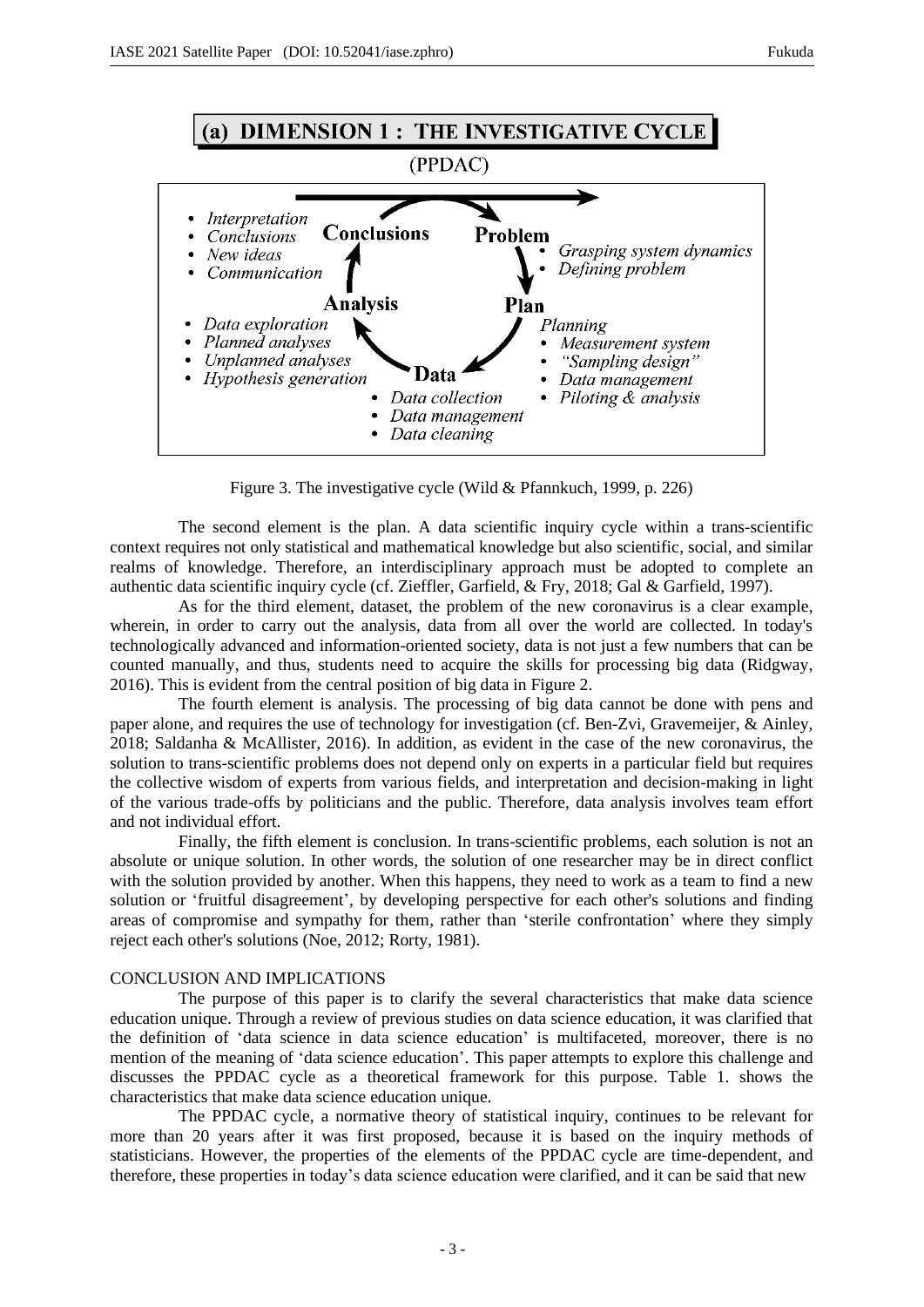| Viewpoint  | Characteristics            |
|------------|----------------------------|
| Problem    | Trans-scientific problems  |
| Plan       | Interdisciplinary approach |
| Data       | Big data                   |
| Analysis   | Technology use & Teamwork  |
| Conclusion | Fruitful disagreement      |

Table 1. The characteristics that make data science unique

implications have been given to the normative theory of the PPDAC cycle. While there are various views on the definition of data science, this paper does not define it, but clarifies the characteristics of data science education, which is original. Furthermore, it is novel that these characteristics are organised from the viewpoint of the PPDAC cycle.

### ACKNOWLEDGEMENTS

This work was supported by the Japan Society for the Promotion of Science (JSPS) KAKENHI Grant Number 19K14219.

### **REFERENCES**

- Ben-Zvi, D., Gravemeijer, K., & Ainley, J. (2018). Design of statistics learning environments. In D. Ben-Zvi, K. Makar, & J. Garfield (Eds.), *International handbook of research in statistics education* (pp. 473-502). Cham, Switzerland: Springer International Publishing.
- Ben-Zvi, D., Makar, K., & Garfield, J. eds. (2018). *International handbook of research in statistics education*. Cham, Switzerland: Springer International Publishing.
- Cleveland, W. S. (2001). Data science: An action plan for expanding the technical areas of the field of statistics. *International Statistical Review*, *69*(1), 21-26.
- Davenport, T. H., & Patil, D. J. (2012). Data scientist: The sexiest job of the 21st century, *Harvard Business Review*, *90*, 70-76.
- Engel, J. (2017). Statistical literacy for active citizenship: A call for data science education. *Statistics Education Research Journal*, *16*(1), 44-49.
- Fukuda, H. (2020). *Research towards a principle for the statistics curriculum in Japan from the perspective of context*, Doctoral dissertation. Hiroshima University. *https://ir.lib.hiroshima-u.ac.jp/files/public/4/ 49358/20200721115046156763/k8061\_3.pdf*
- Gal, I., & Garfirld, J. (1997). Curricular goals and assessment challenges in statistics education. In I. Gal & J. Garfield (Eds.), *The assessment challenge in statistics education* (pp. 1-14). Amsterdam, The Netherlands: IOS Press.
- Kauermann, G. (2018). Data science master's degree. In R. Biehler, L. Budde, D. Frischemeier, B. Heinemann, S. Podworny, C. Schulte, & T. Wassong (Eds.), *Paderborn symposium on data science education at school level 2017: The collected extended abstracts* (pp. 18-20). Paderborn: Universitätsbibliothek Paderborn. http://doi.org/10.17619/UNIPB/1-374
- Noe, K. (2012). For the sake of "fruitful disagreement". *Trends in the Sciences*, *17*(5), 46-50. (in Japanese)
- Ridgway, J. (2016). Implications of the data revolution for statistics education. *International Statistical Review*, *84*(3), 528-549.
- Rorty, R. (1981). *Philosophy and the mirror of nature*. New Jersey, US: Princeton University Press.
- Saldanha, L., & McAllister, M. (2016). Building up the box plot as a tool for representing and structuring data distributions: An instructional effort using Tinkerplots and evidence of students' reasoning. In D. Ben-Zvi & K. Makar (Eds.), *The teaching and learning of statistics: International perspectives* (pp. 235-245). Switzerland: Springer International Publishing.
- Taylor, D. (2016). Battle of the data science Venn diagrams. KDNuggets News. https://www.kdnuggets.com/2016/10/battle-data-science-venn-diagrams.html
- Weinberg, A. M. (1972). Science and trans-science. *Minerva*, *10*(2), 209-222.
- Wild, C. J., & Pfannkuch, M. (1999). Statistical thinking in empirical enquiry. *International Statistical Review*, *67*(3), 223-265.